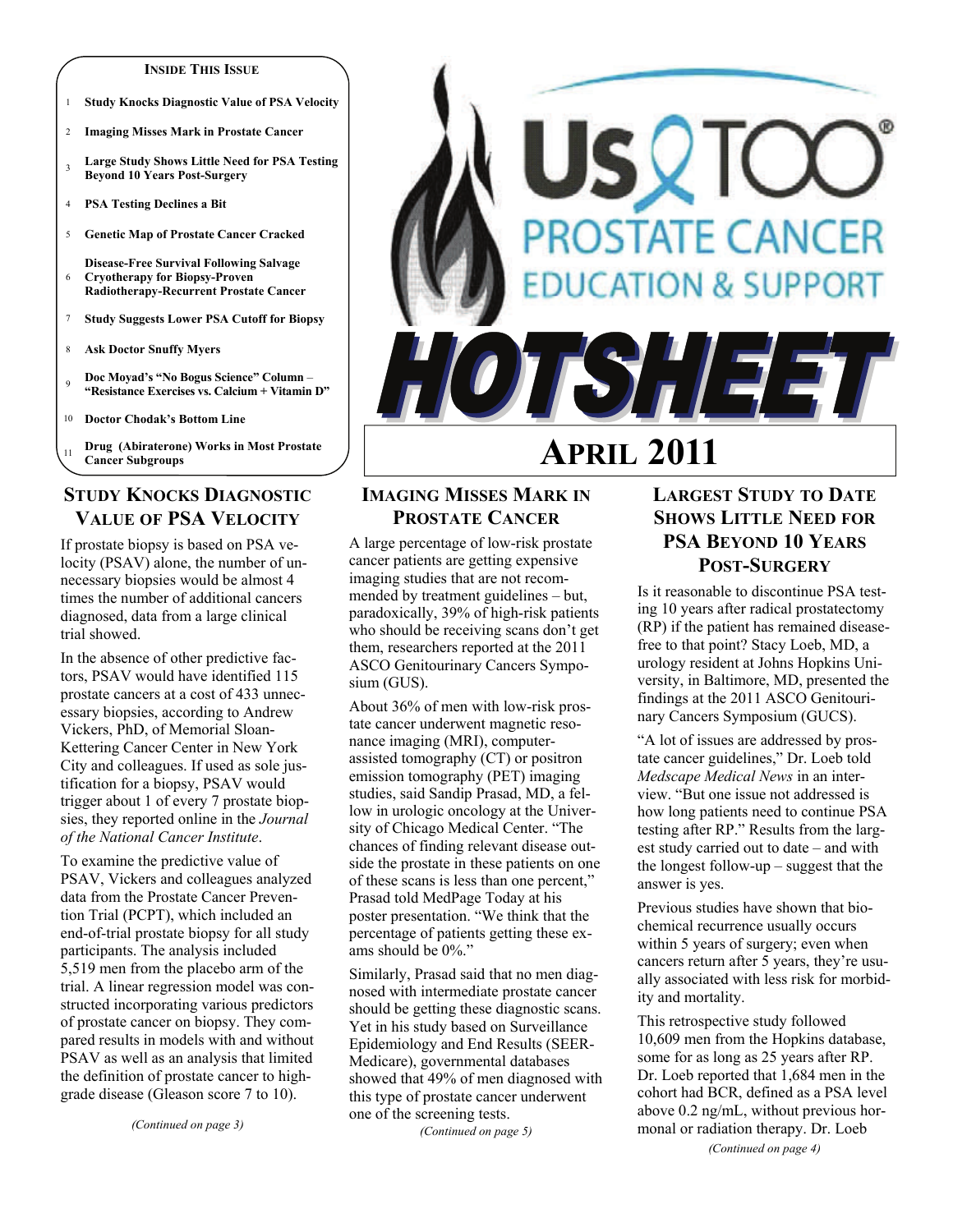THIS ISSUE OF THE US TOO PROSTATE CANCER HOTSHEET IS MADE POSSIBLE BY CHARITABLE CONTRIBUTIONS FROM



Driven by science. Focused on life.

## Genentech IN BUSINESS FOR LIFE *AND PEOPLE LIKE YOU!*

ITEMS CONTAINED IN US TOO PUBLICATIONS ARE OBTAINED FROM VARIOUS NEWS SOURCES AND EDITED FOR INCLUSION. WHERE AVAILABLE, A POINT-OF-CONTACT IS PROVIDED.

REFERENCES TO PERSONS, COMPANIES, PRODUCTS OR SERVICES ARE PROVIDED FOR INFORMATION ONLY AND ARE NOT ENDORSEMENTS. READERS SHOULD CONDUCT THEIR OWN RESEARCH INTO ANY PERSON, COMPANY, PRODUCT OR SERVICE, AND CONSULT WITH THEIR LOVED ONES AND PERSONAL PHYSICIAN BEFORE DECIDING ON ANY COURSE OF ACTION.

THE INFORMATION AND OPINIONS EXPRESSED IN THIS PUBLICATION ARE NOT RECOMMENDATIONS FOR ANY MEDICAL TREATMENT, PRODUCT SER-VICE OR COURSE OF ACTION BY US TOO INTER-NATIONAL, INC., ITS OFFICERS AND DIRECTORS, OR THE EDITORS OF THIS PUBLICATION. FOR MEDI-CAL, LEGAL OR OTHER ADVICE, PLEASE CONSULT PROFESSIONAL(S) OF YOUR CHOICE.

*HOTSHEET* EDITORIAL TEAM:

JONATHAN E. MCDERMED, PHARMD PAMELA BARRETT THOMAS N. KIRK

US TOO INTERNATIONAL STAFF:

THOMAS N. KIRK, PRESIDENT AND CEO PAMELA BARRETT, DEVELOPMENT DIRECTOR TERRI GIBBONS LIKOWSKI, CHAPTER SVCS PROG MGR, TOLL FREE PHONE #: 1-877-978-7866

JACQUELINE KONIECZKA, OFFICE MANAGER RYAN MAGUIRE, COMMUNICATIONS COORD.

#### US TOO BOARD OF DIRECTORS:

*EXECUTIVE COMMITTEE/OFFICERS* FRED MILLS, CHAIRMAN KAY LOWMASTER, MSW, LCSW, VICE-CHAIR DAVID P. HOUCHENS, PHD, TREASURER RIDGE TAYLOR, SECRETARY

*DIRECTORS:*  JERRY HARDY JEAN JEFFRIES HOWARD KACZMAREK DAVID M. LUBAROFF, PHD RICK LYKE, APR JAMES L. RIEDER DEXTER C. RUMSEY III JOHN D. SHAFF, JR. THOMAS N. KIRK, PRESIDENT AND CEO

US TOO INTERNATIONAL, INC. IS INCORPORATED IN THE STATE OF ILLINOIS AND RECOGNIZED AS A 501(C)(3) NOT-FOR-PROFIT CHARITABLE CORPORATION

#### **DONATIONS / GIFTS TO US TOO ARE TAX DEDUCTIBLE**

5003 FAIRVIEW AVE. DOWNER'S GROVE, IL 60515 PHONE: (630) 795-1002 / FAX: (630) 795-1602

#### **WEBSITE: WWW.USTOO.ORG**

COPYRIGHT 2011, US TOO INTERNATIONAL, INC.

## **PSA TESTING DECLINES A BIT**

After interim results from 2 landmark prostate cancer screening trials were published, PSA testing declined "slightly" – but statistically significantly – in men 74 years and younger, according to a new study of Veterans Health Administration (VHA) practice groups.

The drop happened from August 2009 to March 2010 – a time that followed longawaited news from the Prostate, Lung, Colorectal and Ovarian (PLCO) screening trial, and the European Randomized Study of Screening for Prostate Cancer (ERSPC) trial, which were simultaneously published in March 2009.

The fall-off was not dramatic – from 5.5% to 9.1% (or 2.2 to 3.0 absolute percentage points), depending on the age group examined.

The new study provides a "preliminary indication" that patients and physicians "may have interpreted the evidence from the trials negatively" and subsequently reduced their use of PSA testing, write study authors, led by Steven Zeliadt, MD, from the Veterans Administration Puget Sound Health Care System in Seattle, Washington. The study appears online on 24 February 2011 in the *Journal of the National Cancer Institute.*

It's not a surprise that the decline in testing was modest, say the authors of an editorial that accompanies the study. That's because the data from the 2 trials were "neither strongly supportive nor decidedly unfavorable" of PSA testing, write Siu-Long Yao, MD, and Grace L. Lu-Yao, PhD, who are from, respectively, the Merck Research Laboratories in Kenilworth, New Jersey, and the Cancer Institute of New Jersey at the University of Medicine and Dentistry of New Jersey in New Brunswick.

The ERSPC study showed a 20% relative reduction in prostate cancer mortality in the screened group, write the 2 editorialists, but the PLCO study did not show any statistically significant change in prostate cancer mortality. In the eyes of Dr. Yao and Dr. Lu-Yao, the "net results" do not "clearly argue for or against screening," and people are likely to continue in their earlier mindsets.

Both the editorialists and the study authors point out that PSA testing in the VHA might not represent what's hap-

pening in the general community. Interestingly, they disagree about who gets more testing – the study authors say it's veterans and the editorialists say it's the general American population – and both cite studies to back up their positions.

When the 2 screening trials were published, they received "broad media coverage, potentially influencing the way PSA testing is viewed," say the study authors. Last year, after prostate cancer screening was repeatedly in the news, a prominent urologist cited media coverage as an agent of change in PSA testing.

"The controversy over PSA testing is now being played out in many mainstream venues, like the New York Times and the Wall Street Journal, and not necessarily urology publications," Peter Carroll, MD, MPH, from the University of California, San Francisco, told Medscape Medical News. "One of the top 10 news stories of 2009 on CNN is about how men may not need to get a PSA test," he said. "I find that very disturbing."

To examine possible changes in PSA testing patterns, the investigators conducted a cross-sectional study. In it, they assessed the frequency of PSA testing among 8 group practices in the VHA Pacific Northwest Network from August 2004 to March 2010. They broke up the timeline into 6 periods; the final period (August 2009 to March 2010) looked at PSA testing patterns soon after the publication of the screening trials.

During each of the 6 periods, they calculated the proportion of men who had a PSA test from all eligible men with a primary care or urology clinic visit in the 8 group practices. The total number of eligible men ranged from 125,000 to 140,000 in each period, they report.

Throughout the study periods, the investigators observed that about one third of eligible younger men (40 to 54 years) got tested, as did about one half of eligible middle-aged/older men (55 to 74 years), and about one quarter of eligible oldest men (75 years and older). However, they found a downturn in PSA testing among the 3 age groups examined by 3.0 percentage points, 2.7 percentage points, and 2.2 percentage points, respectively, after the publication

*(Continued on page 8)*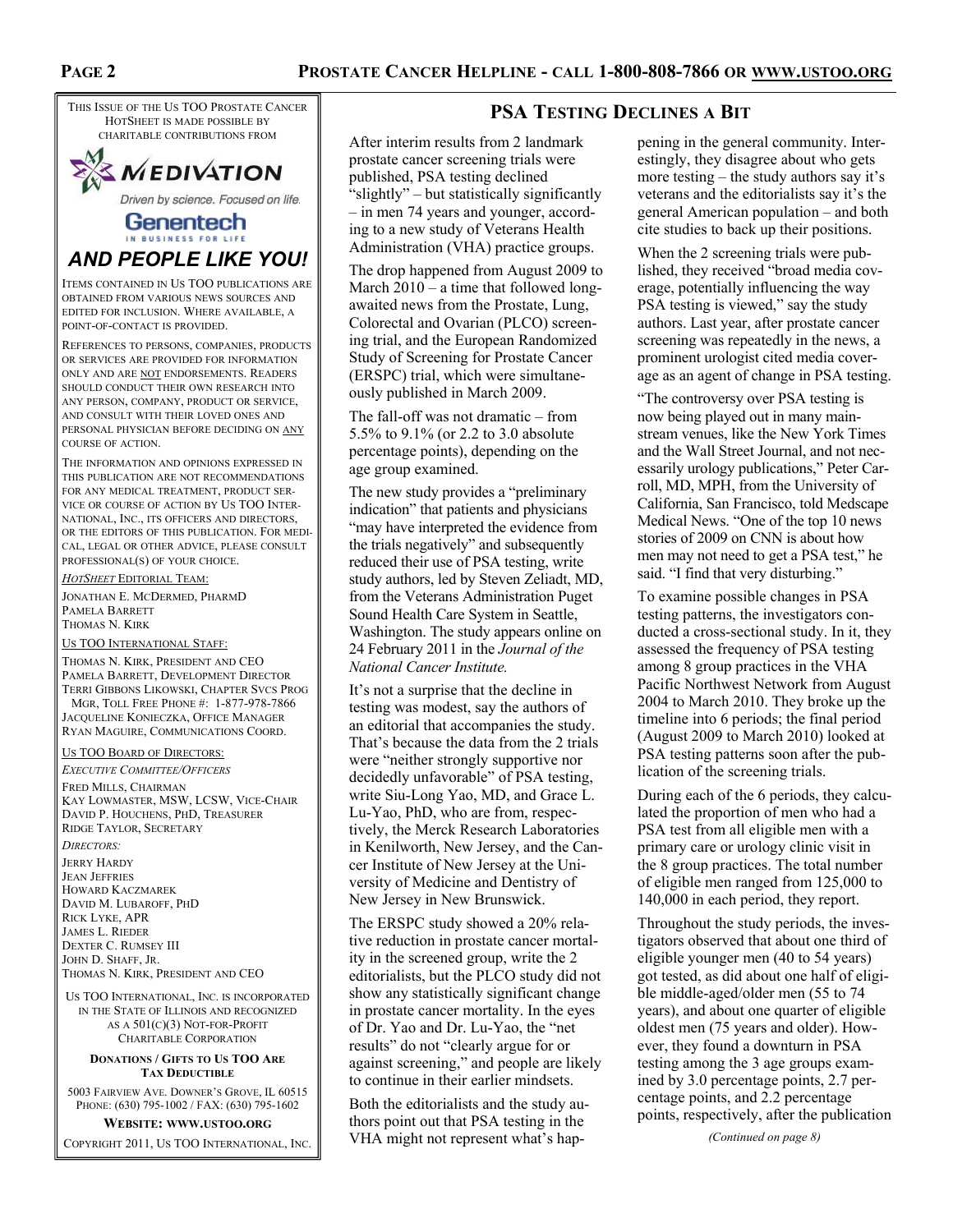## **GENETIC MAP OF PROSTATE CANCER CRACKED**

The genetic code of one of the most deadly cancers has been mapped by scientists for the first time in a breakthrough that could "transform" our understanding of the disease. The blueprint uncovers many of the mutations and genetic damage that drives prostate cancer and could lead to better diagnosis and may lead to a patient's personalized "cancer chart" that could be used to provide "made to measure" personal care.

Dr Mike Berger, lead author at the Broad Institute at MIT and Harvard, said: "This is a transforming moment in understanding the underlying biology of prostate cancer. "It offers the potential of new targets for treatment and earlier diagnosis of the more aggressive strains of the disease." The latest research is published in the journal *Nature*.

Dr Berger and colleagues sequenced the genomes of 7 different prostate cancer tumors and compared them to healthy tissues to find where they had been damaged or mutated. They found more than 21,000 mutations – like spelling mistakes – in the 7 tumors as well as more than a 100 "rearrangements" where whole sections of DNA have broken free and reattached to other parts of the genome.

By sequencing many more cancer patients over the next few years, the researchers hope to narrow down to a handful of targets to hit with treatments such as chemotherapy and radiotherapy.

"Whole genome sequencing gives us fascinating new insights into a category of alterations that may be especially important in prostate cancer," said Dr Levi Garraway. "This first whole genome view shows us tantalizing evidence for several new prostate cancer genes that likely would have remained undiscovered had we not been taking a genome-wide approach."

Dr Kate Holmes, the Prostate Cancer Charity's Research Manager, said: "This is interesting research that highlights a new approach to understanding the way prostate cancer develops. However, only 14 tissue biopsy samples were analyzed in total. The next stage will be to repeat the study on a much larger scale, which will be an extensive piece of work."

*The Telegraph UK, 11 February 2011* 

## **VALUE OF PSAV IN SCREENING QUESTIONED** *(Continued from page 1)*

In a univariate analysis, PSAV had a significant association with biopsy outcome (P<0.001). As a component of a multivariable prediction model, however, the association was substantially diminished. Varying the definition of PSAV, the authors found marginally significant odds ratios (OR) with log (PSA) values one year before diagnosis (OR  $0.74$ , P= $0.037$ ) and annualized PSAV (OR 0.98, P=0.047).

Receiver operating characteristic analysis showed minimal improvement in the area under the curve (AUC) when PSAV was added to other predictors of prostate cancer risk (AUC 0.702 vs. AUC 0.709). Even less improvement in predictive accuracy was observed for detection of high-grade or clinically significant cancers.

"There was little evidence that PSAV adds an important level of predictive accuracy to either standard predictors or to PSA alone," the authors wrote. "Superior risk stratification can be achieved simply by choosing a different PSA cut point, especially for the endpoints of high-grade cancer or clinically significant cancer," they added.

The findings have implications for clinical guidelines from the American Urological Association (AUA) and the National Comprehensive Cancer Network (NCCN) that include PSAV in criteria for prostate biopsy.

NCCN guidelines, for example, recommend a biopsy in men who have a PSAV greater than 0.35 ng/mL/year. In support of the recommendation, the guideline authors cited a single study showing that PSAV predicted diagnosis of fatal prostate cancer 10 to 15 years later.

"We found no reason to believe that implementation of the guideline would improve patient outcomes; indeed, its use would lead to a large number of unnecessary biopsies," Vickers and coauthors wrote in conclusion. "We therefore recommend that organizations issuing policy statements related to PSA and prostate cancer detection remove references to PSAV."

The PCPT used a PSA cutoff of 4.0 ng/ mL as a biopsy trigger, resulting in a biopsy rate of approximately one in 20

with no appreciable loss in diagnostic accuracy, Siu-Long Yao, PhD, and Grace L. Lu-Yao, PhD, of the University of Medicine and Dentistry of New Jersey, wrote in an accompanying editorial. The study by Vickers et al. serves as a reminder that "the use of PSA as a screening tool leaves much to be desired," wrote Yao and Lu-Yao. "Indeed, after more than 20 years of PSA screening, it has been estimated that approximately one million men may have been unnecessarily treated for clinically insignificant prostate cancer."

The authors did acknowledge that current clinical guidelines for prostate cancer have a strong evidentiary base for many aspects of diagnosis, evaluation, and treatment; in particular, use of PSA and free PSA levels to diagnose cancer.

The analysis was supported by the Prostate Cancer Foundation and the National Institutes of Health.

*MedPage Today, 24 February 2011* 



Us TOO International is proud to be one of the featured teammates and resource partners in ON THE LINE – a groundbreaking initiative that harnesses the power of sports and celebrities to challenge men to get off the sidelines and take charge of their prostate health. Visit <www.OnTheLine.com> for videos, magazines and many other resources.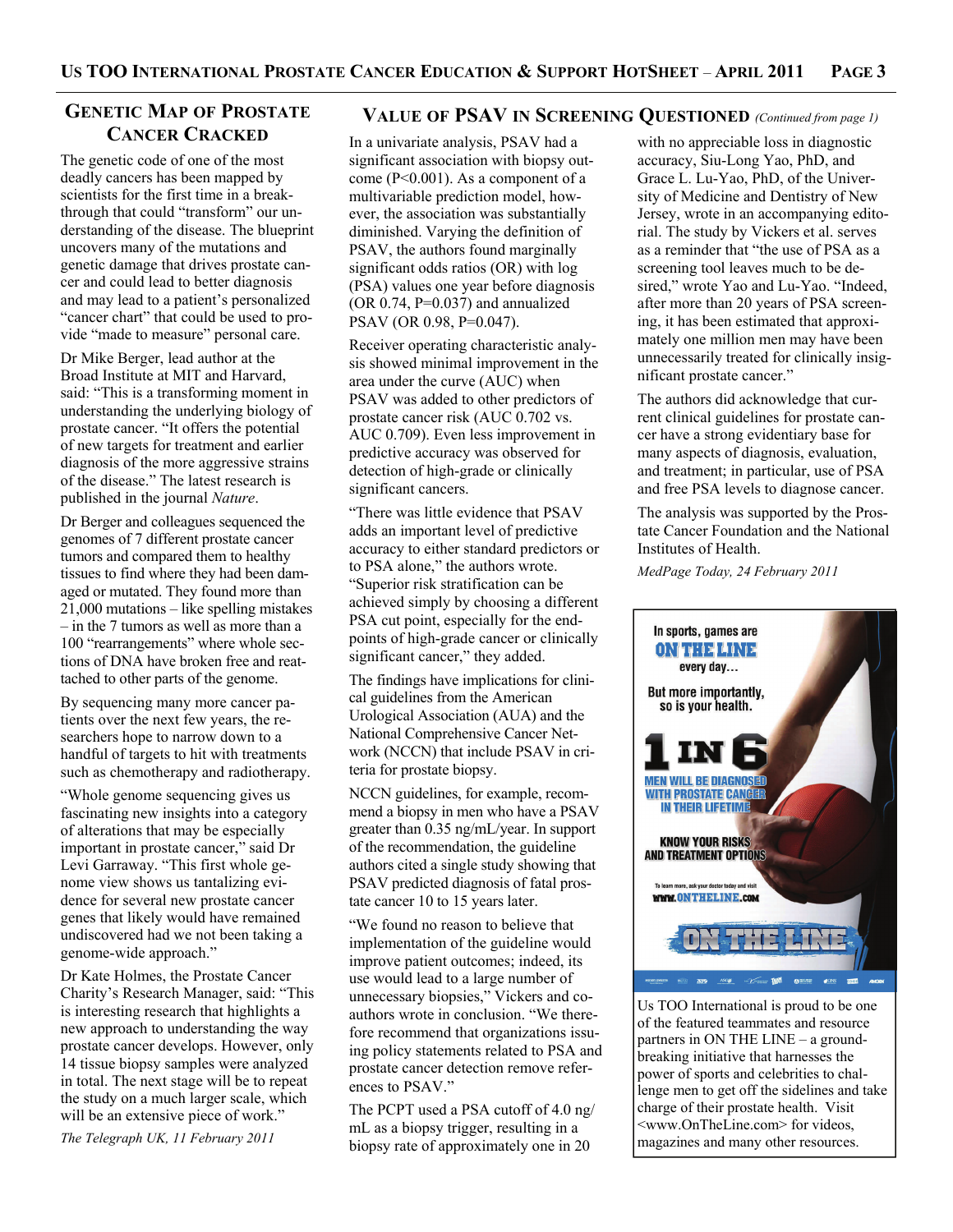## **PSA TESTING 10 YEARS POST-RP NOT NEEDED**

*(Continued from page 1)* 

said that 77% of BCRs occurred within 5 years of RP, 16.6% occurred 5 to 10 years after RP, 4.9% occurred 10 to 15 years after RP, and 1.5% occurred more than 15 years after RP.

"Late recurrences were associated with more favorable pathologic features," Dr. Loeb said. "Even when cancers did recur, they were unlikely to metastasize or cause the patient to die from prostate cancer." Having a low initial Gleason score was a favorable factor, she said.

"No patient with a Gleason [score of] 6 or less had metastases or death, even if they had late recurrence. So for those men, and also for men with a limited life expectancy, it's probably safe to discontinue PSA testing 10 years after surgery."

Jonathan Tward, MD, a radiation oncologist at the Huntsman Cancer Institute in Salt Lake City, UT, said that he found the study very useful. "It's not like a lot of studies where it's unclear how to translate the findings to clinical practice. This directly guides physicians as to what they can tell patients."

He noted that prostate cancer is associated with a lot of anxiety before treatment, but also after treatment. "Every few months when PSA is drawn, it causes patients a lot of worry; it can be almost like a [posttraumatic stress disorder], quite frankly. So knowing when you can safely stop testing is really important information."

Both Dr. Tward and Dr. Loeb did stress, however that in very young patients it's probably a good idea to continue testing beyond 10 years. "Even looking at data going out 20 years, it may only be a few who will develop metastases, but you don't want them having to live with that risk," Dr. Tward said.

Both physicians also agreed that rather than stopping PSA testing completely after 10 years, a reasonable option might be to continue to testing, but at much less frequent intervals.

#### Reference:

Podium presentation given at the 2011 ASCO GUCS), Abstract 179

*Medscape Medical News, 21 February 2011* 





**Recent additions to the Us TOO website include:** 

- New report on prostate cancer's impact on bone health: *Bone Health In Focus*
- **Financial Assistance Resources including co-pay relief, travel, how to ask for a** reduced medical bill, early access programs for drugs and treatments in clinical trial, legal issues, and more
- Updates to the Treatment Options page for Hormone-Resistant Prostate Cancer, added new info on Autologous Cellular Immunotherapy
- "Ten Things I Learned from Loving in Sickness and in Health" new article on *My Prostate Cancer Roadmap.com*
- Read the monthly letter from Us TOO President & CEO Tom Kirk
- Latest issues of *HotSheet* & the *Us TOO Chapter NEWS... in color!*
- Added more items to Calendar of Events

# **DISEASE FREE SURVIVAL FOLLOWING SALVAGE CRYOTHERAPY FOR BIOPSY-PROVEN RADIO-RECURRENT PROSTATE CANCER**

Williams AK, Martínez CH, Lu C, Ng CK, Pautler SE, Chin JL

#### **Eur Urol 22 December 2010 Epub ahead of print**

*University of Western Ontario, Departments of Urology and Oncology, London, Ontario, Canada* 

The optimum treatment of prostate cancer recurrence following radiation therapy (RT) remains controversial due to the lack of long-term data.

Our aim was to review the survival of patients who underwent salvage cryotherapy to the prostate gland for biopsy-proven recurrent prostate cancer and establish prognostic indicators.

A retrospective analysis was performed on all patients undergoing salvage cryotherapy at an academic urology unit for biopsy-proven locally recurrent prostate cancer after RT from 1995 to 2004. Patients' preoperative, perioperative, and postoperative data were reviewed and recorded.

Two freeze-thaw cycles of transperineal cryotherapy were performed under transrectal ultrasound guidance by a single surgeon.

The primary outcome was survival. Secondary outcomes were disease-free survival (DFS), metastasis-free survival, and progression to androgen-deprivation therapy.

Of 187 patients, 176 had records available for follow-up (follow-up rate: 94%). Mean follow-up was 7.46 yr (range: 1-14 yr). Fifty-two patients were followed for  $>10$  yr. DFS at 10 yr was 39%. Risk factors for recurrence were pre-salvage prostate-specific antigen (PSA), preradiation, and pre-salvage Gleason score. A PSA nadir >1.0 ng/dl was highly predictive of early recurrence.

Salvage cryotherapy led to an acceptable 10-yr DFS. Pre-salvage PSA and Gleason score were the best predictors of disease recurrence. A PSA nadir >1 ng/dl following cryotherapy indicated a poor prognosis, and recurrence of disease was universal in these patients.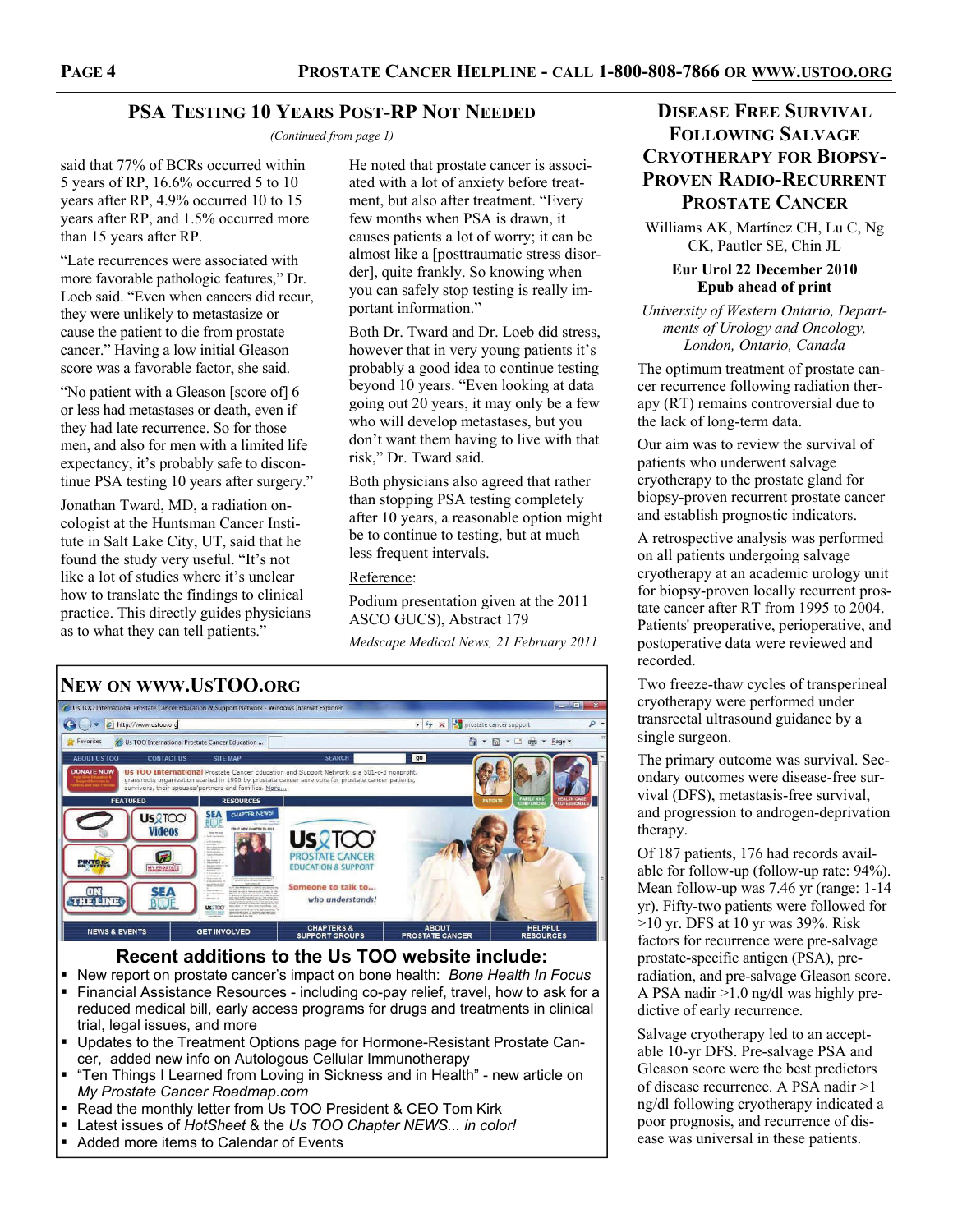#### **IMAGING MISSES MARK**

*(Continued from page 1)* 

While those tests may be wasteful of scarce resources, Prasad said he was more concerned that 39% of men diagnosed with high-risk prostate cancer – and for whom guidelines recommend additional screening tests – did not receive any of these studies. "All of these men should have received the tests," Prasah said. "Our numbers should have been 0%, 0% and 100% for the high risk patients. Instead we saw 36%, 49% and 61%. These are troubling figures."

"I'm not surprised to see these figures," commented Badar Mian, MD, associate professor of urology surgery at Albany Medical College in New York. "I do find these figures concerning." Mian said that overuse of scans is more likely to occur at large private practices rather than at academic institutions. "At academic institutions, residents such as Dr. Prasad perform critical checks and balances by being encouraged to question various procedures," he told MedPage Today. "In other situations doctors may just be going by gut feelings on the need for these tests."

In his study, 9,640 men were diagnosed with low-risk prostate cancer; 12,966 men were diagnosed with intermediate prostate cancer and 7,577 men in the study were diagnosed with high-risk prostate cancer. Prasad said the unnecessary tests among the 30,183 men in the SEER-Medicare database may have cost the American taxpayer \$35 million. "When you consider that private insurers for younger men may reimburse at a higher rate, the unnecessary expense may be far higher," he explained.

"Despite existing guidelines of the AUA and the NCCN, costly and unnecessary imaging studies continue to be performed in men with low-risk and intermediate-risk prostate cancer, while a significant number of men with highrisk disease do not receive adequate staging prior to treatment," he said.

#### Reference:

Prasad M, et al "Inappropriate utilization of radiographic imaging in men with newly diagnosed prostate cancer." Poster presented at the 2011 ASCO GUS, Abstract 120

*MedPage Today, 19 February 2011* 

## **STUDY SUGGESTS LOWER PSA CUTOFF FOR BIOPSY**

An initial PSA <3 ng/mL predicted a low risk of prostate cancer and a remote likelihood that a man would die of the disease, showed the results of a large screening study presented at the 2011 ASCO Genitourinary Cancers Symposium.

The median time to diagnosis of prostate cancer in men with the lowest initial PSA values exceeded 8 years, said Monique Roobol, MD, of Erasmus University Medical Center in Rotterdam, Netherlands. The low cancer risk and prolonged interval to diagnosis have potentially major implications for use of PSA to screen for prostate cancer.

"These results provide justification for a PSA threshold of ≥3 ng/mL for prostate biopsy," Roobol said. "The results can also contribute to individual risk stratification and management of men in PSAbased screening programs," she said. "For example, the favorable outcomes in men with initial PSA values of less than 1 ng/mL – who accounted for 45% of men between the ages of 55 and 74 – supports prolongation of the screening interval up to, for example, 8 years."

"I believe that this study gives us some confidence that annual PSA screening is going to soon become a thing of the past," said Nicholas Vogelzang, MD, urologic oncologist from the Comprehensive Cancer Centers of Nevada, who moderated an earlier news briefing.

"A low PSA, particularly men with a PSA less than 1, and probably those with a PSA less than 2, could be considered for substantially longer intervals of PSA screening. We formerly learned that a PSA of 4.0 was the threshold for a prostate biopsy. This study suggests the number should drop to 3."

Supporters that PSA screening works point to the near-100% five-year survival except for the cancers associated with distant metastasis. detractors of PSA screening argue that the test merely uncovers clinically insignificant cancers that would not have posed a mortality threat if they had never been discovered. Diagnosis of early stage-prostate cancer has led to significant overtreatment, morbidity and cost, they argue.

A key issue in the controversy relates to the most appropriate PSA value for identifying men with an increased risk

of prostate cancer. The European Randomized Study of Screening for Prostate (ERSPC) used a PSA value of 3.0 ng/ mL as the cutoff for a prostate biopsy.

Roobol reported findings from an analysis of a Dutch cohort included in ERSPC. The cohort comprised 42,376 men ages 55 to 74 and living in the Rotterdam area. The researchers randomized 19,950 of the participants to serial screening PSA tests, and men who had initial PSA values ≥3 ng/mL underwent prostate biopsy. Roobol and her co-investigators focused on the 15,758 (79%) men who had PSA values <3.0 ng/mL at their first screening test. Follow-up screening occurred at four-year intervals.

From 1993 through 2008, 915 (5.8%) of the 15,758 men had prostate cancer diagnoses and 23 (0.15%) died during a median follow-up of 11 years. The investigators determined 182 of the cancers were detected between screenings, and 169 (1.1%) had characteristics associated with more aggressive cancer (clinical stage >T2c, Gleason score >8, PSA at diagnosis >20 ng/mL, and spread to lymph nodes or distant sites).

Within the range of PSA values from undetectable to 3 ng/mL, prostate cancer incidence and mortality increased. Of the 7,126 men with PSA values  $\leq 1$  ng/ mL, 129 (1.8%) eventually had prostate cancer diagnoses, and three (0.04%) of the men died of prostate cancer. Of the 6,156 men with PSA values of 1.0 to 1.9 ng/mL, 415 developed (6.7%) prostate cancer, and 11 (0.18%) died of the cancer. The remaining 2,476 men had PSA values of 2.0 to 2.9 ng/mL; 371 (15.7%) of them developed prostate cancer and nine (0.36%) died of the disease.

As compared with men with initial PSA <1.0 ng/mL, men with first-time values of 1.0 to 1.9 ng/mL had a significantly higher incidence (hazard ratio, HR 4.0, P<0.001), proportion of aggressive cancers (HR  $2.7$ , P<0.001), and prostate cancer mortality (HR 3.9, P=0.038).

Corresponding hazards for men in the PSA range of 2.0 to 2.9 ng/mL were HR 10.3 for incidence (P<0.001), HR 6.9 for aggressive cancers (P<0.001) and HR 7.5 for prostate cancer mortality  $(P=0.003)$ .

*MedPage Today, 15 February 2011*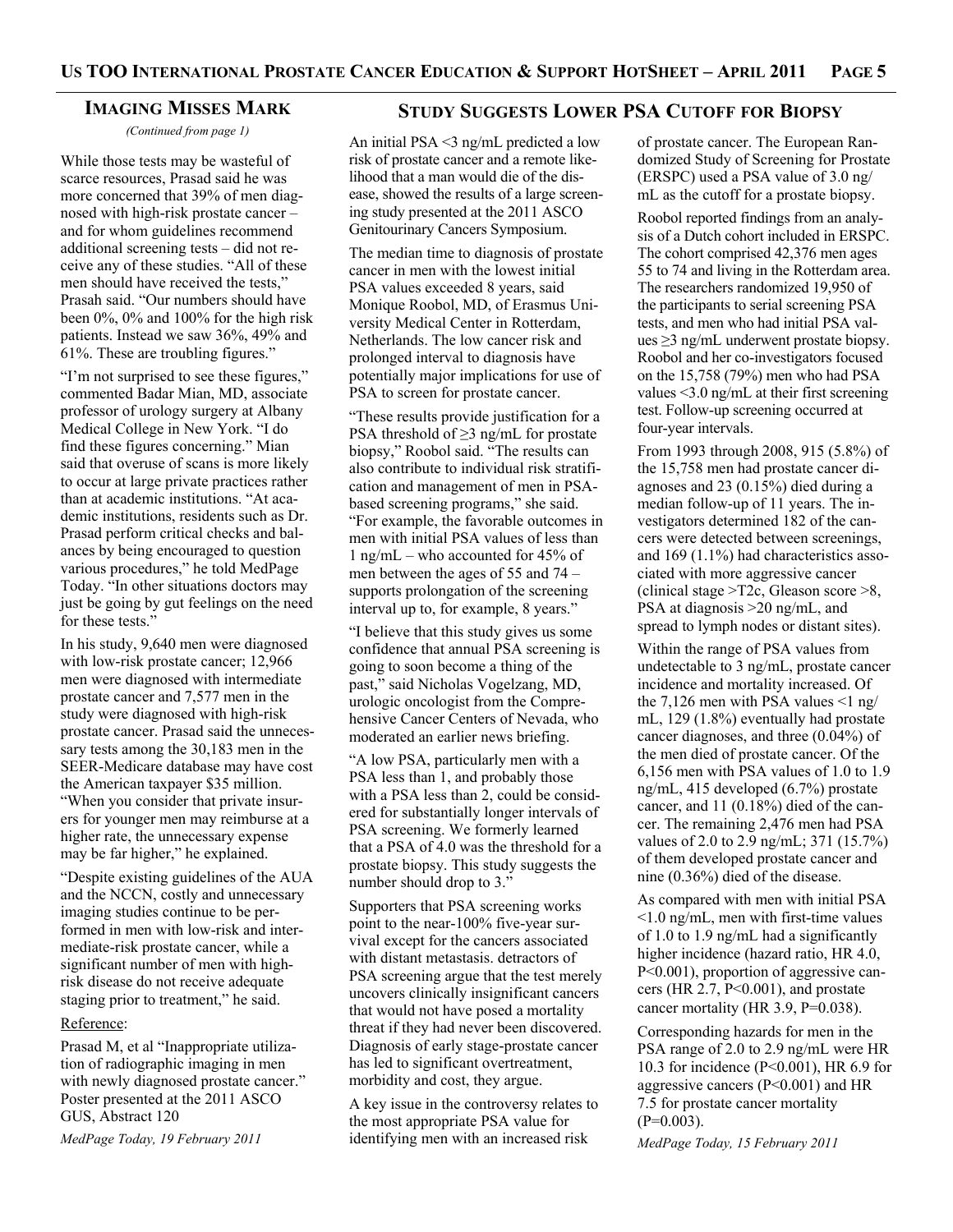*Editors' note*: In the spirit of information sharing, we have invited certain physicians and others to provide comments and opinions for Us TOO's *HotSheet.* It is our desire to enrich the content of the *HotSheet* to empower the reader. The columns by Drs. Chodak, Moyad and Myers contain the opinions and thoughts of its author and is not necessarily those of Us TOO International.

# **ASK DOCTOR SNUFFY MYERS**

Do the common side-effects of hormonal therapy typically increase toward the end of the therapy, and what is the typical time frame for recovery from sideeffects after the completion of the hormonal therapy?

The pattern differs from side effect to side effect. Hot flashes commonly reach their peak at 3-4 months and may actually decrease in intensity as time passes. On the other hand, muscle loss, weight gain, and cardiovascular risk all increase steadily until treatment stops. Bone loss also progresses as long as the testosterone and estradiol levels are suppressed. After hormonal therapy is over, the pace of recovery depends on the patient.

The key element of recovery is the return of testosterone. Younger patients recover faster than older patients. The longer you are on hormonal therapy, the slower you will recover. The more weight you have gained during treatment, the slower your recovery will be. This is because fat cells convert testosterone to the female sex hormone estradiol. If you have done aerobic exercise and weight lifting during hormonal therapy and minimized your weight gain, you will recover much more rapidly.

With those variables in mind, some of my younger patients have started to recover serum testosterone within 4 months. However, most patients start to recover serum testosterone between 6- 12 months after the end of hormonal therapy. If you have been on treatment for two years or more, are older and/or have gained a lot of weight, your testosterone level may never return to normal.

Most patients do not realize that the recovery of their body--muscle, hair distribution, sex drive, penis size will not be instantaneous with testosterone recovery. The recovery of testosterone just means that the hormones are in place for these other problems to correct themselves. You will not gain muscle and lose fat unless you also exercise and watch your diet. Normal male hair distribution will take at least 6 months additional time.

# **DOC MOYAD'S WHAT WORKS & WHAT IS WORTHLESS COLUMN, ALSO KNOWN AS "NO BOGUS SCIENCE" COLUMN**

**"Perhaps if we improved our diets and did more resistance exercises many of us would no longer need calcium and vitamin D supplements!? Let the controversy begin!"**

> Mark A. Moyad, MD, MPH, University of Michigan Medical Center, Department of Urology

**Bottom Line:** Men lifting weights + getting aerobic activity just 3 times per week and already getting adequate dietary calcium and vitamin D had better bone changes compared to the group that received calcium and vitamin D supplements! Where is this commercial?

That wacky Charlie Sheen has been providing me with all sorts of entertainment so I actually almost forgot to write this column! In the meantime, lets talk about less = more.

Last month, we talked about vitamin D supplementation and how it is over hyped! Now comes a new amazing and unique lifestyle study that once again proves that you should be really critical and analytical before taking ANY pill my friends and enemies! An 18-month study of 180 men aged 50-79 years was just completed and men had been placed into one of 4 groups: exercise (3 days a week of combined aerobic and weight lifting exercise); calcium (1000 mg/d) and vitamin D (800 IU/d) supplementation; exercise + these supplements; and control (do nothing) group. However, keep in mind that the average man in this study was already getting 900-1000 mg of calcium in his diet daily and had a vitamin D blood level of 35 ng/mL (perfect on the Mark Moyad scale – if you have been reading this column in the past) before the study started!

What happened? Well, my friends the Butler Did It with the candlestick holder in the dining room! Wait – that is a line from a bad movie! I meant to say that the lifestyle group was the clear winner! The hip and spine bone mineral density increases were superior to any other groups. Now, this does not prove that exercise trumps dietary supplements because this was only an 18-month study. However, it does suggest that some men and women already getting 1000-1200 mg of calcium from diet

(milk, yogurt, kale, fish, etc…) and 800- 1000 IU of vitamin D from food (fish, eggs, fortified foods…) may not need to always take these supplements. There are some men at higher risk of bone loss that should be careful and probably incorporate some supplementation, such as those on LHRH treatment.

Still, if you meet with a nutritionist and she/he determines you are getting plenty of calcium and your blood level of vitamin D is adequate, do you really need these supplements? If you do not, please send any extra money you have saved to the Dr. Moyad Beer Fund and please note that this fund was established only for Dr. Moyad and was not intended to share with anyone even in case of an emergency or unusual circumstance (for example, if we were ever able to beat Ohio State in Football again, I will not and cannot share).

This is why Pints for Prostates was a good idea that Us TOO embraces because it not only raises money for prostate cancer, but allows us to share our beer if we want to with a friend (unlike the Moyad Beer Fund).

I think you get my PINT…I mean my point! See you next month when you can read the next DRAFT of my column and POUR over my material and TAP INTO more of my thoughts (all puns intended)!

## Reference:

Kukuljan S, Nowson CA, Sanders KM, et al. J Clin Endocrinol Metab, 5 January 2011 Epub ahead of print

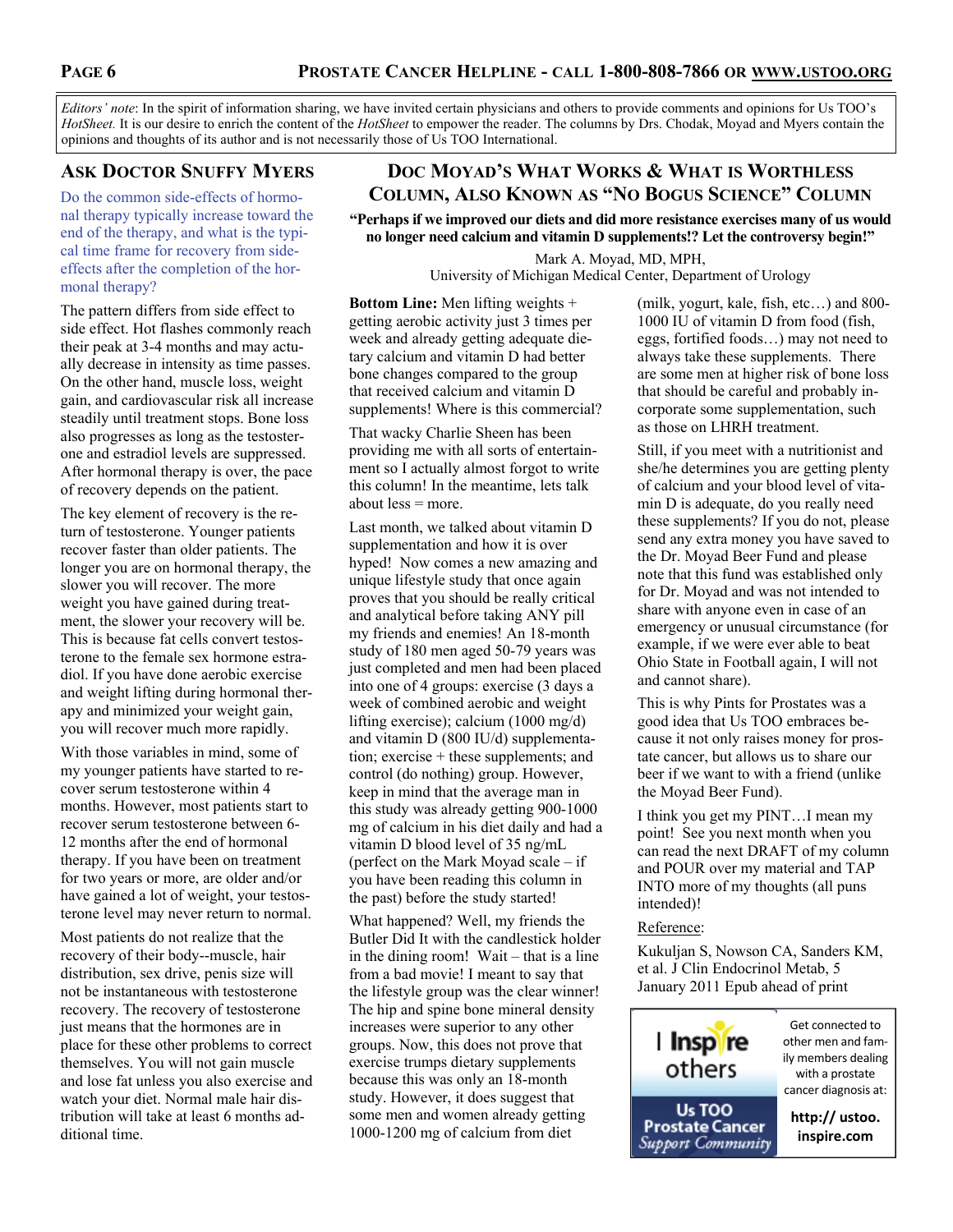#### **DOCTOR CHODAK'S BOTTOM LINE** *(Ref Key: article #, page #, column #)*

 **Author:** *Winning The Battle Against Prostate Cancer, 2011*

PSA, PSA and more PSA – This month's *HotSheet* provides considerable new information about how to improve the way this test is used.

**a7p5c2** Despite its availability for more than 20 years, the best way to use PSA continues to evolve. Although initially a level above 4.0 ng/mL was thought to be abnormal, doctors eventually found out that cancer can be present even when with PSA level is only 1 ng/mL. Doctors continue to debate what PSA should be used to recommend a biopsy. Further analysis of the ERSPC screening study found few cancers in men with a PSA level below 3 ng/mL and few dying of cancer during a median follow-up of 11 years. One interpretation is that waiting until the PSA is greater than 3 ng/mL has little chance of leading to a bad survival result. For men with a PSA below 1 ng/mL, testing every 8 years may be reasonable.

**THE BOTTOM LINE:** Less frequent testing for men with a very low PSA and not doing a biopsy unless the PSA is above 3 ng/mL may lead to fewer men having unnecessary biopsies without leading to greater odds of dying from prostate cancer.

**a1p1c1** Another approach often used to diagnose prostate cancer is PSA velocity with values ranging from 0.35 to 0.75 ng/mL/year as a reason to do a biopsy. The study by Vickers and co-workers raises serious concern about the value of using PSAV. They found that this approach added little improvement over other indicators for finding potentially life-threatening cancers. It did, however, lead to many more biopsies and increased the chance of finding more men with non-life threatening cancers. Their conclusion is to not use PSAV as an indicator to perform a biopsy.

**THE BOTTOM LINE:** Until a better screening test becomes available, doctors always seek approaches that can detect life-threatening cancers when still curable but also avoid unnecessary biopsies and treatment for non-aggressive prostate cancers. These results from a well-done study provide good support for eliminating PSAV as a reason to perform a biopsy.

**a2p1c2** Once diagnosed, men are faced with knowing the extent of the cancer so

proper therapy can be selected. MRI, CT and PET scanning are tests that have the potential to determine if cancer is outside the prostate. Unfortunately, they have many false positives and rarely find extracapsular cancer in men with low and intermediate risk cancers. The study by Prasad found that these tests found extra capsular cancer in only 1% of the cases yet 36% of men with low-risk disease had the test and the rate was nearly 50% for intermediate risk cancers. They do recommend using these tests for highgrade cancer but no data is included in the abstract to permit a valid assessment. If these expensive tests yield so little useful information, one must question why they are being used so much.

**THE BOTTOM LINE:** Men who are diagnosed with a low or intermediate risk cancer should carefully question their doctor before undergoing the CT, MRI or PET scan unless they have decided to proceed with radiation treatment, in which case they are a necessary test for treatment planning.

**a3p1c3** Perhaps the most valuable use for PSA is in monitoring men following therapy to identify when disease progression has occurred and more therapy may be needed. The study by Loeb and co-workers presents interesting data addressing the question whether PSA testing is needed indefinitely after radical prostatectomy. Although they demonstrate that only a small percentage of recurrences occur beyond 10 years, the data as presented do not provide enough information to justify not performing PSA after that time. For example, it is unclear what the recurrence rate is beyond 10 years according to the initial PSA, the final Gleason score from the radical prostatectomy specimen and the pathological stage. To do that, the authors would need to divide up their population and only look at the information for the men with recurrences after 10 years. Unfortunately, only about 100 men with a biochemical recurrence have information beyond ten years, which is too few to make reasonable conclusions.

**THE BOTTOM LINE:** Until much more information is available, men should continue with at least annual PSA testing following radical prostatectomy because late recurrences do occur,

they are asymptomatic and may be easier to treat when discovered before symptoms develop.

**a6p4c3** For men who recur after radiation therapy, the optimal therapy is unclear. One option is salvage cryotherapy after radiotherapy but it has never been studied in a proper clinical trial. New data from a Canadian retrospective study found looks at overall survival in a group of men and the disease free survival at 10 years was only 39%. Nevertheless, the authors conclude that cryotherapy gives an acceptable result.

THE BOTTOM LINE: Unfortunately, no conclusions about the value of salvage cryotherapy can be made based on a study with this design. Did men do well because of the therapy or because their cancer would not have harmed them? How did the Gleason score, clinical stage or PSA affect the results? How will the results compare to other options? Without answers to these questions, the value of salvage cryotherapy cannot be determined.

**a11p8c2** Among the new treatments on the horizon, abiraterone has generated considerable excitement. It has been tested in men who progressed after docetaxel chemotherapy and, as previously reported, it improves survival. Another report now shows more detail about which men benefit from treatment and to what extent. The good news is that the drug improved survival in men failing either 1 or 2 types of chemotherapy and men with varying performance status.

**THE BOTTOM LINE:** When approved, abiraterone will be an important addition to the treatment options for men with advanced disease. Hopefully additional studies will be forthcoming in men with less advanced disease to see if even greater benefit occurs.

## **MARK YOUR CALENDARS**

The dates have been selected for the 2011 Prostate Cancer Conference. Presented by the Prostate Cancer Research Institute (PCRI), their national annual Conference will be held in Los Angeles on September 9-11, 2011 at the Westin Los Angeles Airport Hotel. Visit <www.pcri.org> for more information.